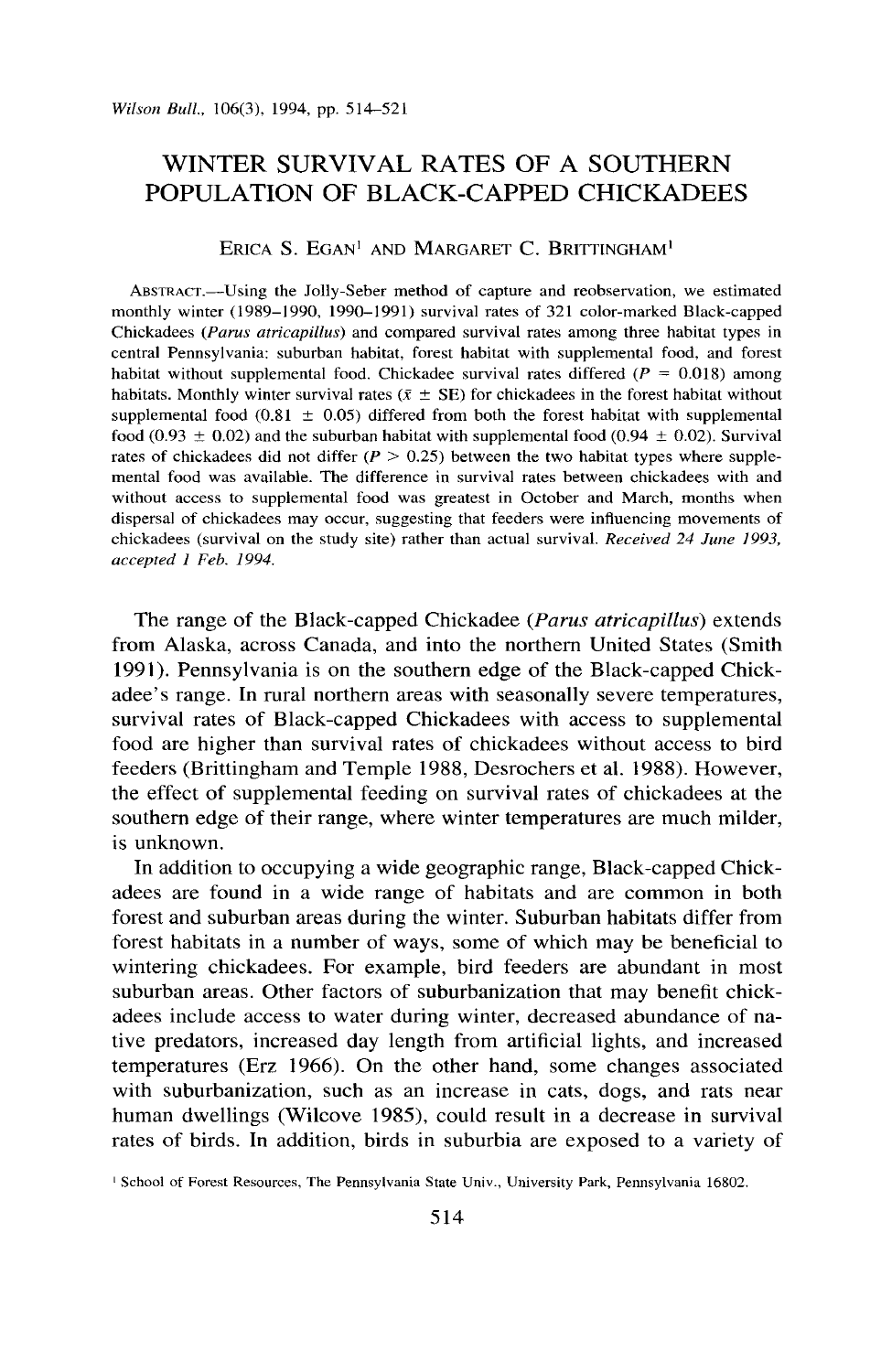**anthropogenic hazards, including cars and windows (Banks 1979, Hickey and Brittingham 1991, Klem 1991).** 

**We compared winter survival rates of Black-capped Chickadees among three habitat types (suburban, forest without feeders, and forest with feeders) to determine whether survival rates differed among the surburban and the two forest habitats and to isolate the influence of supplemental feeding on survival rates from other aspects of suburbanization that may influence winter survival rates. We tested whether chickadees with access to feeders (suburban and forest with feeders) had higher survival rates than chickadees without access to supplemental food (forest without feeders) and whether the magnitude of the effect of supplemental food varied with temperature.** 

#### **STUDY SITES AND METHODS**

Study sites.—We established study sites within three habitat types (suburban, forest with**out feeders, and forest with feeders) and attempted to maintain approximately the same number of marked Black-capped Chickadees in each habitat type, We banded chickadees at one forest site with feeders, at three suburban sites, and at three forest sites where feeders were not available. Multiple banding sites were necessary for the latter two habitat types because chickadees in those areas were more difficult to capture.** 

**The suburban sites were located in College Heights, Park Forest, and Woody Crest neighborhoods, State College, Centre County, Pennsylvania. These sites were approximately 1.2 km from each other. All suburban sites had mature trees and bird feeders located throughout. Average age of the homes in each neighborhood ranged from 26 to 70 years.** 

**The three forest sites without feeders were located in Rothrock State Forest, Huntingdon County, Pennsylvania. The area was a mature forest dominated by oak (Quercus spp.), maple**  (Acer spp.), and pine (Pinus spp.), with small sapling and pole stands, gullies, steep talus **slopes, and intermittent streams intermixed throughout the area. Two of the forest sites were approximately 2 km apart, and the third site was approximately 4 km from the other two sites. All sites were at least 1.6 km from residential areas, which might have been a source of supplemental food or domestic predators. The forest site with feeders was located at Shaver's Creek Nature Center within Rothrock State Forest, Huntingdon County, Pennsylvania. The feeders were filled year-round with black-oil sunflower seeds. Suet feeders also were present during the winter months. The nature center was approximately 4 km from the other forest sites.** 

Suburban survey.-Thirty residents were randomly selected from each neighborhood and **asked to participate in the survey. Twenty-four residents from the three neighborhoods were**  willing to participate. Residents were asked five questions—(1) What is the size of your **lot? (2) Do you have a bird feeder? If yes, during what seasons do you keep the feeder filled? What type of bird seed is placed in the feeder? (3) Do you have a bird bath'? (4) Do you have a bird house? (5) Do you own a pet? If yes, what type of pet? and to your knowledge has the pet ever captured any birds?** 

Capture and marking.-At each site, we captured Black-capped Chickadees using mist **nets. On the suburban sites, we also used feeder traps with a manual release. We began to capture Black-capped Chickadees in September in both 1989 and 1990 and continued capturing birds until the following March of each year. The majority of the banding occurred in October and November except at the Shaver's Creek Nature Center site during the second**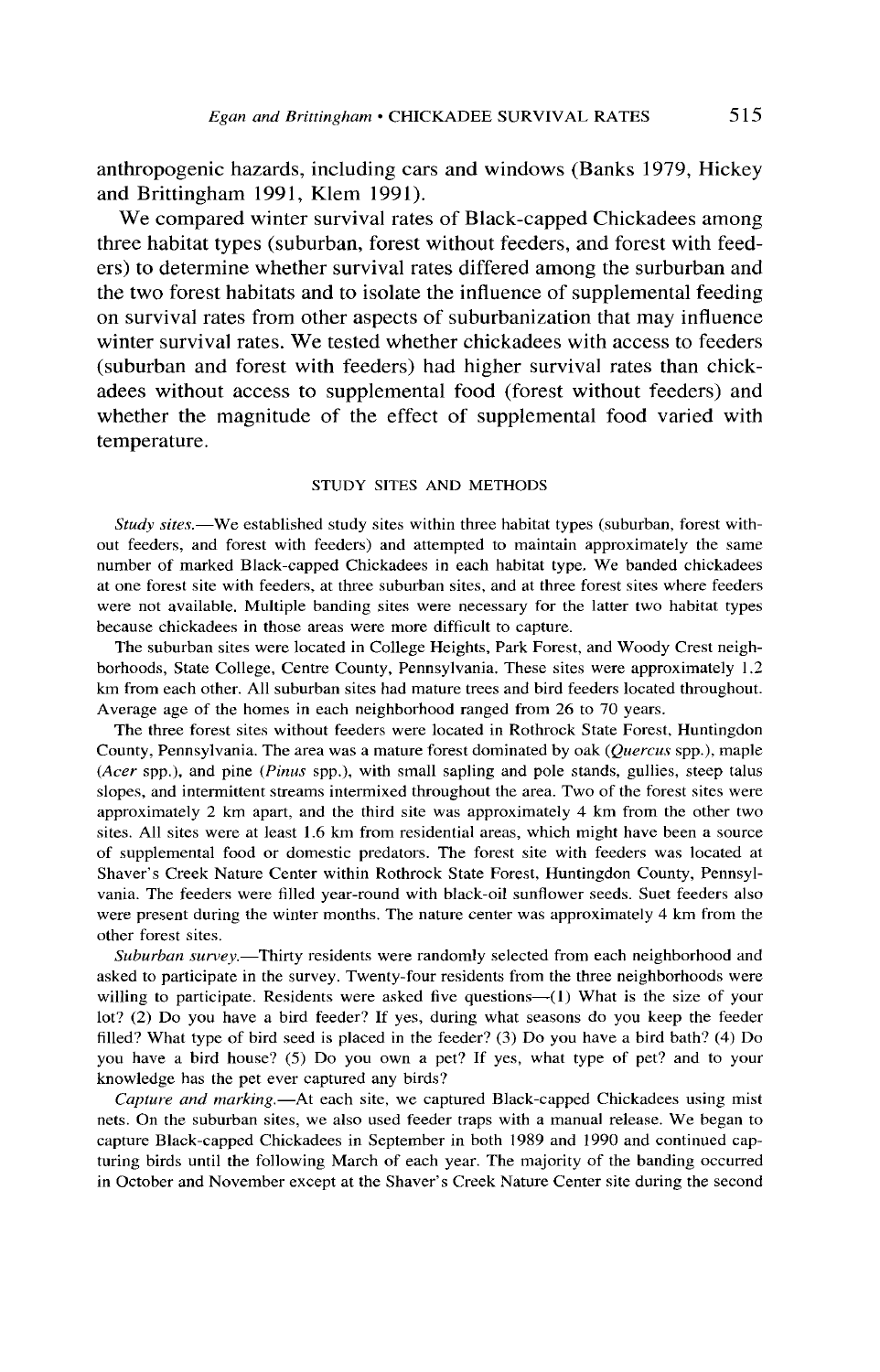**year when we banded primarily in early January. We banded each Black-capped Chickadee with a USFWS aluminum leg band and three colored leg bands. Each individual had a unique combination of colored bands so birds could be visually identified in the field. From September through December, birds were aged from shape and wear of the rectrices and recorded as juveniles or adults (Meigs et al. 1983). When we were unsure, individuals were recorded as unknown. After December, the ages of newly captured birds were also recorded as unknown. All banded birds that were still alive the following fall were classified as adults. We did not determine the sex of banded chickadees.** 

Monthly survival rates.—From October-May, we attempted to relocate visually each **Black-capped Chickadee every month. Observations were made throughout the day, and we regularly searched areas adjacent to our sites for birds which may have moved short dis**tances. Monthly survival rates ( $\bar{x} \pm \text{SE}$ ) of chickadees at each study site were calculated **by the Jolly-Seber method that uses capture and reobservation data (Jolly 1965, Seber 1965, Clobert et al. 1987). We did not calculate monthly estimates for months when fewer than live individuals were captured or reobserved. These data gaps occurred primarily early in the winter when we had few marked individuals. We used one-way and two-way analysis**  of variance and a Tukey's test ( $\alpha = 0.05$ ) to test for differences in average monthly survival **rates among different groups of chickadees (Brittingham and Temple 1988).** 

Survival rates and temperature.—We obtained data on ambient temperatures from the **National Oceanic and Atmospheric Administration (NOAA) weather station in State College, Pennsylvania. We did not obtain separate temperature data for the forest sites, but presumably these sites would be a few degrees colder on average than the suburban sites (Erz 1966).** 

**In northern areas, winter survival rates of chickadees are dependent to some extent on the interaction between winter severity and winter food supply (Brittingham and Temple 1988, Smith 1991). To determine if winter survival rates differed with ambient temperatures**  and food supply at the southern edge of the chickadee's range, we examined the effects of **temperature on survival rates of chickadees with and without supplemental food in a number of ways. First, using analysis-of-covariance, we tested whether mean monthly survival rates of chickadees with and without supplemental food varied linearly with mean monthly temperature.** 

**Fat deposition in chickadees and other small birds is maintained at a level that allows an individual to survive overnight under expected or average weather conditions (Evans 1969). As a result, monthly survival rates may be less dependent on the actual value of the mean temperature and more dependent on how close the mean temperatures are to the normal or "expected" temperatures. For each month, we used the 30.year (1951-1980) mean temperature as the expected temperature. We separated the months of our study into two groups, months when the mean temperature was at or above average and months when the temperature was below average, and tested whether survival rates of chickadees with and without supplemental food differed between months when the monthly temperature was above or below normal.** 

**Brittingham and Temple (1988) reported that the positive effect of supplemental feeding on survival rates was most pronounced during extended periods of cold temperatures (>5**  days below  $-18^{\circ}$ C). They suggested that supplemental food was relatively unimportant **during mild or average winter weather but was extremely important during extended cold spells. In Pennsylvania, the periods of cold temperatures were not as cold or as long as in Wisconsin. During the two winters of this study, the coldest mean temperature that occurred**  for more than four consecutive days within a month was  $-6.67^{\circ}$ C. Therefore, to test whether **the effect of supplemental feeding was greatest during months with extended periods of cold temperatures, we categorized the months as months when the temperature fell below**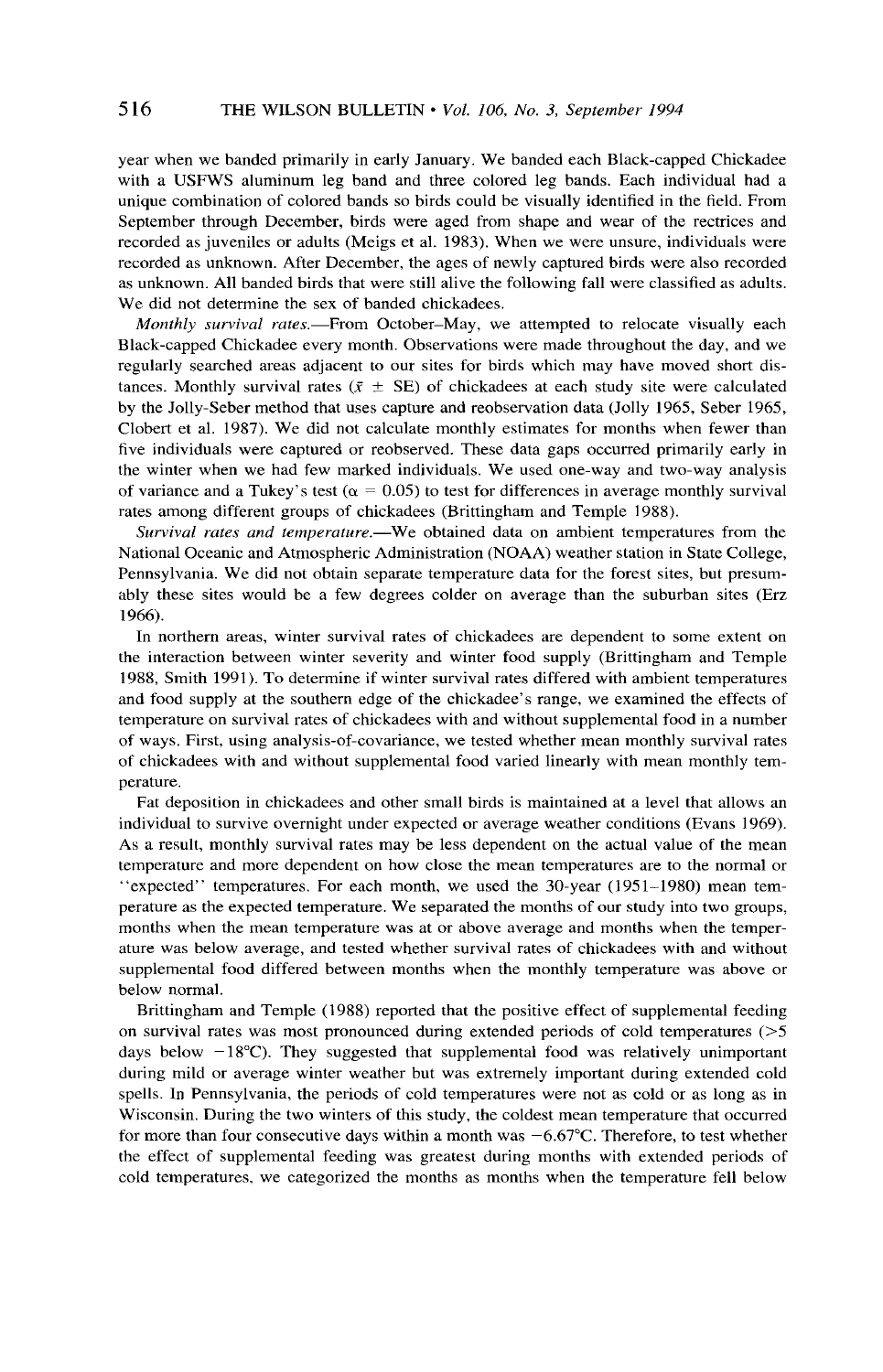| Study site <sup>a</sup> | Habitath<br>type | Number of<br>chickadees<br>banded | Age of<br>chickadees |     |                | Number of                      |
|-------------------------|------------------|-----------------------------------|----------------------|-----|----------------|--------------------------------|
|                         |                  |                                   | Adult                | Juv | Unkn           | recaptures and<br>observations |
| RR1                     | <b>FNF</b>       | 45                                | 29                   | 22  |                | 169                            |
| RR <sub>2</sub>         | <b>FNF</b>       | 31                                | 24                   | 9   | 8              | 132                            |
| <b>WDF</b>              | <b>FNF</b>       | 41                                | 17                   | 8   | 28             | 92                             |
| <b>SSC</b>              | FF               | 123                               | 33                   | 9   | 99             | 349                            |
| <b>PFS</b>              | SF               | 34                                | 24                   | 14  | $\overline{c}$ | 141                            |
| <b>CHS</b>              | SF               | 29                                | 16                   | 12  | 4              | 146                            |
| WCS                     | <b>SF</b>        | 18                                | 4                    | 4   | 10             | 58                             |

**TABLE 1 CAPTURE AND OBSERVATION DATA USED TO CALCULATE SURVIVAL RATES OF CHICKADEES IN SUBURBAN AND FOREST HABITATS (1989-1991)** 

**r Study site: RRI = Rothrock foreat site I, RR2 = Rothrock forest site 2, WDF = Wbtpple Dam forest site; SSC =**  Shaver's Creek forest with supplemental food; PFS = Park Forest suburban site; CHS = College Heights suburban site; **WCS = Woody Crest suburban ate.** 

**h Habitat type: FNF = forest habitat, no feeders; FF = forest habitat with feeders; SF = suburban habitat with feeders.** <sup>e</sup> Number of chickadees does not equal number of banded chickadees because chickadees banded in year 1 and still present on the site in year 2 are counted twice.

 $-6.67^{\circ}$ C on four or more consecutive days and months when the temperature did not fall **below -6.67"C on at least four or more consecutive days and tested whether survival rates of chickadees with and without supplemental food differed between the two groups of months.** 

## **RESULTS**

*Study site survey.*—Average size ( $\pm$ SE) of the suburban area home lots was  $0.24$  ha  $\pm 0.02$  with dense vegetation or patches of native wood**lands often adjacent to at least one side of the lot. Fifty-eight percent of those surveyed had bird feeders, 29% had bird baths, and 63% had bird houses in their yards. Seventy-five percent of those who fed birds maintained feeders year-round with a variety of foods. Thirty percent of the residents owned cats and 48% owned dogs. Respondents reported that 100% of the cats and 9% of the dogs had caught birds.** 

Banding data.—We banded 321 chickadees and made 1087 reobser**vations of these birds (Table 1). When chickadees of unknown age were**  excluded, we detected no difference ( $x^2 = 4.4$ , df = 2, P > 0.1) in the **age composition of birds banded on the three types of sites. The percentage of adults was 64% on the forested sites where supplemental food was not available, 79% on the forested site where supplemental food was available, and 59% on the suburban sites. In addition, the percentage of**  adults in the population did not differ  $(\chi^2 = 0.12, df = 1, P > 0.5)$ **between sites where supplemental food was not available and sites where supplemental food was available (64% vs 66%) (Table 1).**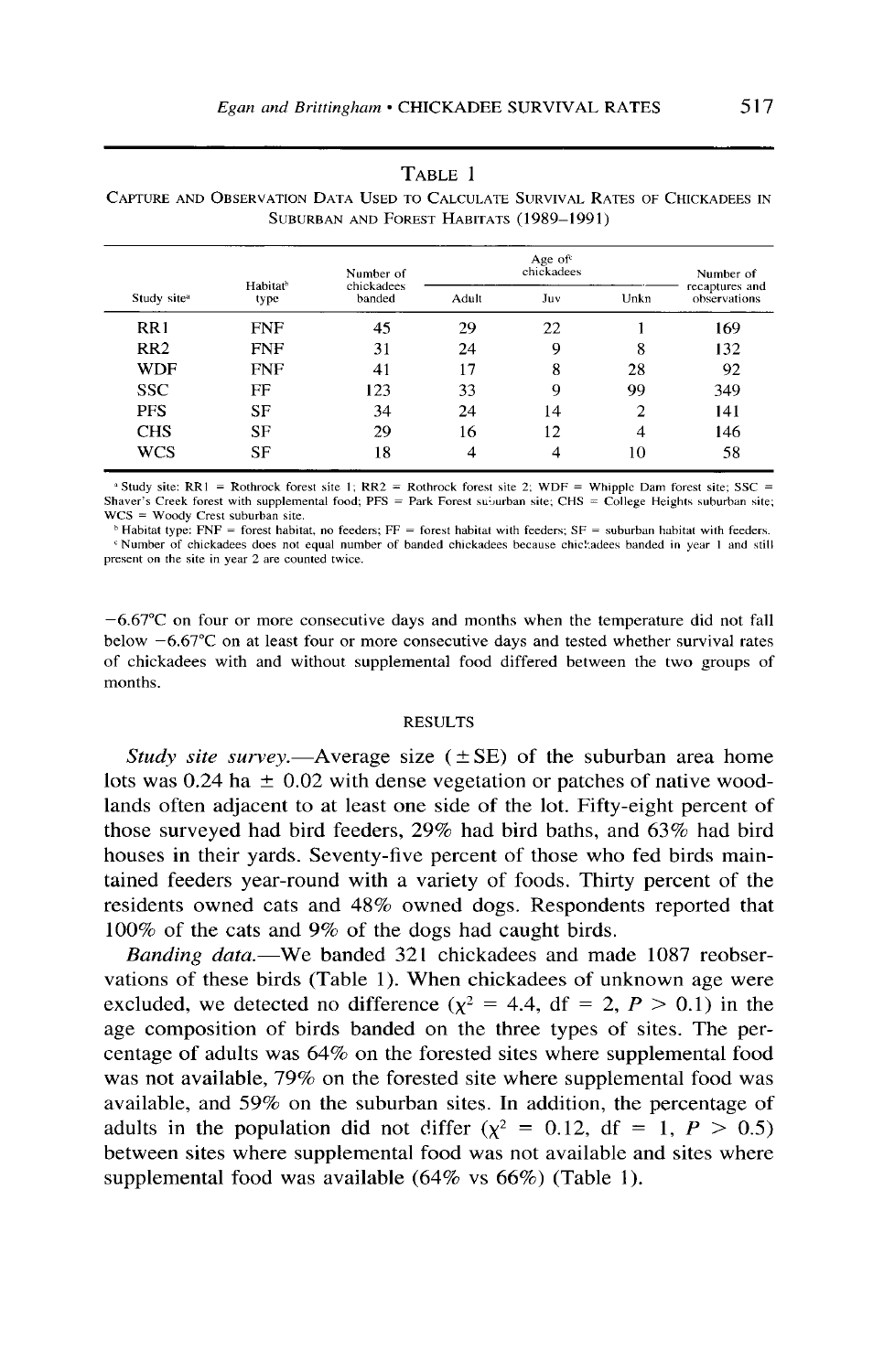Survival rates and habitat type.- Average monthly survival rates (N  $=$  28) of Black-capped Chickadees differed among habitat types ( $F =$ 4.73, df = 2, 25,  $\vec{P}$  = 0.018). Average monthly survival rates ( $\pm$  SE) of **chickadees on the forest sites where supplemental food was not available**   $(0.81 \pm 0.05, N = 10)$  differed significantly ( $P < 0.05$ ) from survival **rates of chickadees on both the forest site with supplemental food (0.93**   $\pm$  0.02, N = 7) and the suburban sites (0.94  $\pm$  0.02, N = 11) where **supplemental food was also available. We did not detect differences in**  survival rates of chickadees ( $P > 0.25$ ) between the forest habitat with **supplemental food and the suburban habitat. Because monthly survival rates did not differ between the two habitat types where supplemental food was available (suburban and forest with feeder) and both differed from the habitat type where supplemental food was not available (forest without feeders), all remaining analyses were between sites where feeders were available (suburban and forest with feeder combined) and sites where supplemental food was not available.** 

Monthly variation and survival rates.-Survival rates varied among months ( $F = 2.90$ , df = 5, 16,  $P = 0.05$ ), with the presence of supplemental food ( $F = 22.58$ , df = 1, 16,  $P < 0.0001$ ), and with the interaction among months and presence of supplemental food  $(F = 3.14, df = 5, 16,$  $P = 0.04$ ) (Fig. 1). In all months, survival rates of chickadees with access **to supplemental food was higher than survival rates of chickadees without access to supplemental food, but the difference was most pronounced in October and March. During those months, survival rates of individuals without access to supplemental food fell to approximately 0.60, but survival rates of birds with access to supplemental food remained >0.90.** 

Survival rates and temperature.—During the months of our study, the mean  $(\bar{x} \pm \text{SE})$  monthly temperature was  $4.1^{\circ}\text{C} \pm 5.6$  and the mean monthly minimum temperature was  $-0.94^{\circ}\text{C} \pm 4.9$ . During one month, the temperature fell below  $-13^{\circ}$ C on 14 days and below  $-21^{\circ}$ C on one **day. During a second month, the temperature fell below - 10°C on 4 days**  and below  $-15^{\circ}$ C on one day. The mean monthly temperature was at or **above average during nine months and was below average during two months. Mean temperatures for each month did not exceed or fall below normal (1951-1980) by more than 2.8"C except December 1989 which was 6.8"C below normal. During the two winters of this study, temperatures fell below -6.67"C on four or more consecutive days during four months.** 

**We did not detect a difference in survival rates with mean monthly**  temperature ( $F = 1.75$ ,  $df = 1$ , 25,  $P = 0.20$ ) or between months when **the mean temperature was below normal and months when it was above normal** ( $F = 3.25$ ,  $df = 1$ , 25,  $P = 0.08$ ). In addition, we did not detect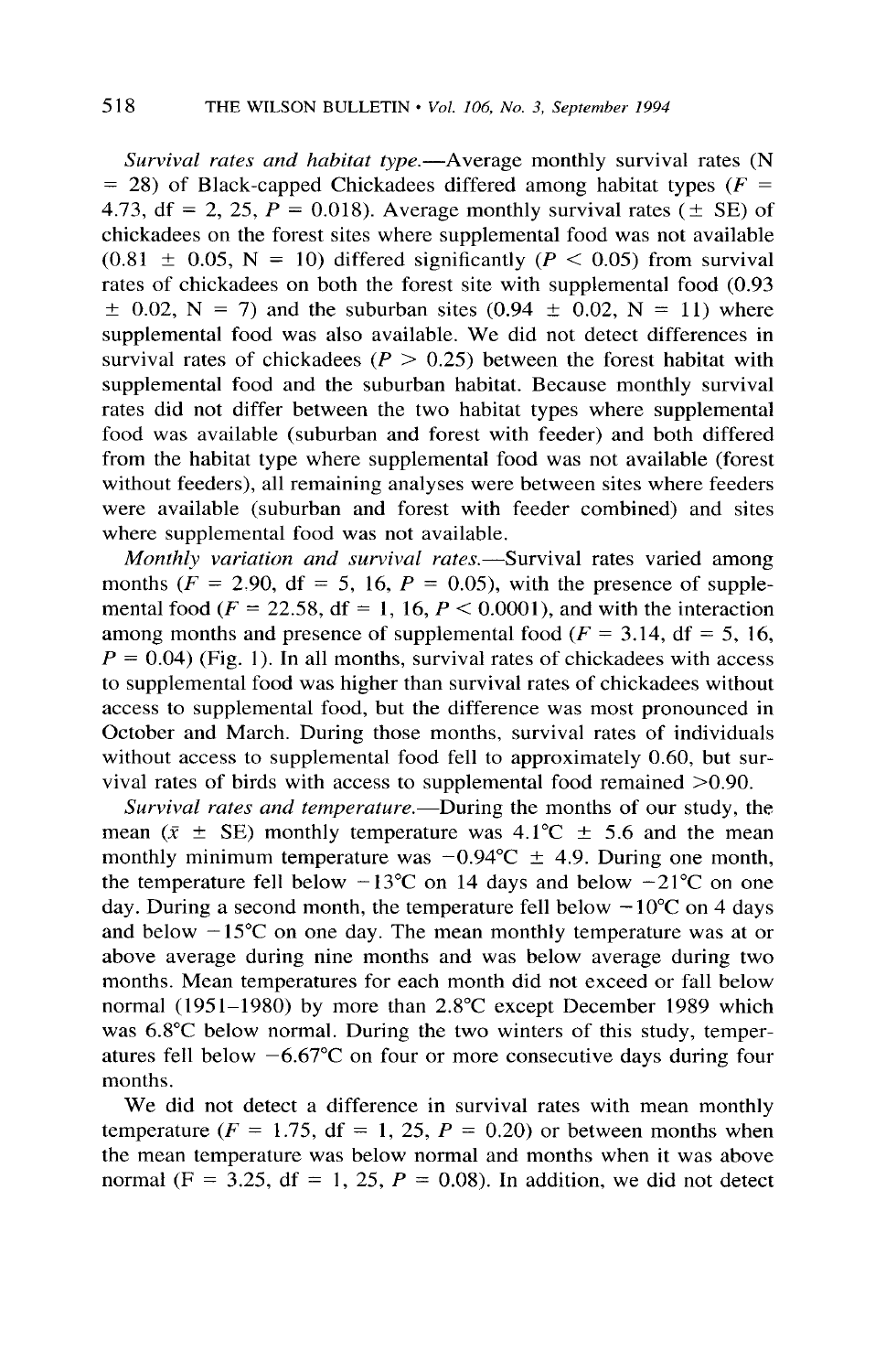

**FIG. 1. Mean monthly survival rates of chickadees with and without access to bird feeders in Centre and Huntingdon counties, Pennsylvania, during the winter (1989-1991).** 

a difference in survival rates between cold months  $(\geq 4)$  consecutive days below  $-6.67^{\circ}$ C) and moderate weather months ( $\leq 4$  consecutive days above  $-6.67^{\circ}$ C) ( $F = 1.20$ , df = 1, 25,  $P = 0.28$ ).

#### **DISCUSSION**

**Numerous studies have shown that Black-capped Chickadees and Eu**ropean tits (*Parus* spp.) with a source of supplemental food have higher **survival rates than individuals without access to supplemental food (Jansson et al. 1981, Brittingham and Temple 1988, Desrochers et al. 1988, Ore11 1989). Bird feeders were common throughout the suburban sites, and all the chickadees banded on those sites used the feeders. Therefore, we attributed the positive effect of suburbanization on survival rates to the numerous bird feeders present in the suburban habitat.** 

**Wilcove (1985) speculated that effects of suburbanization, such as in-**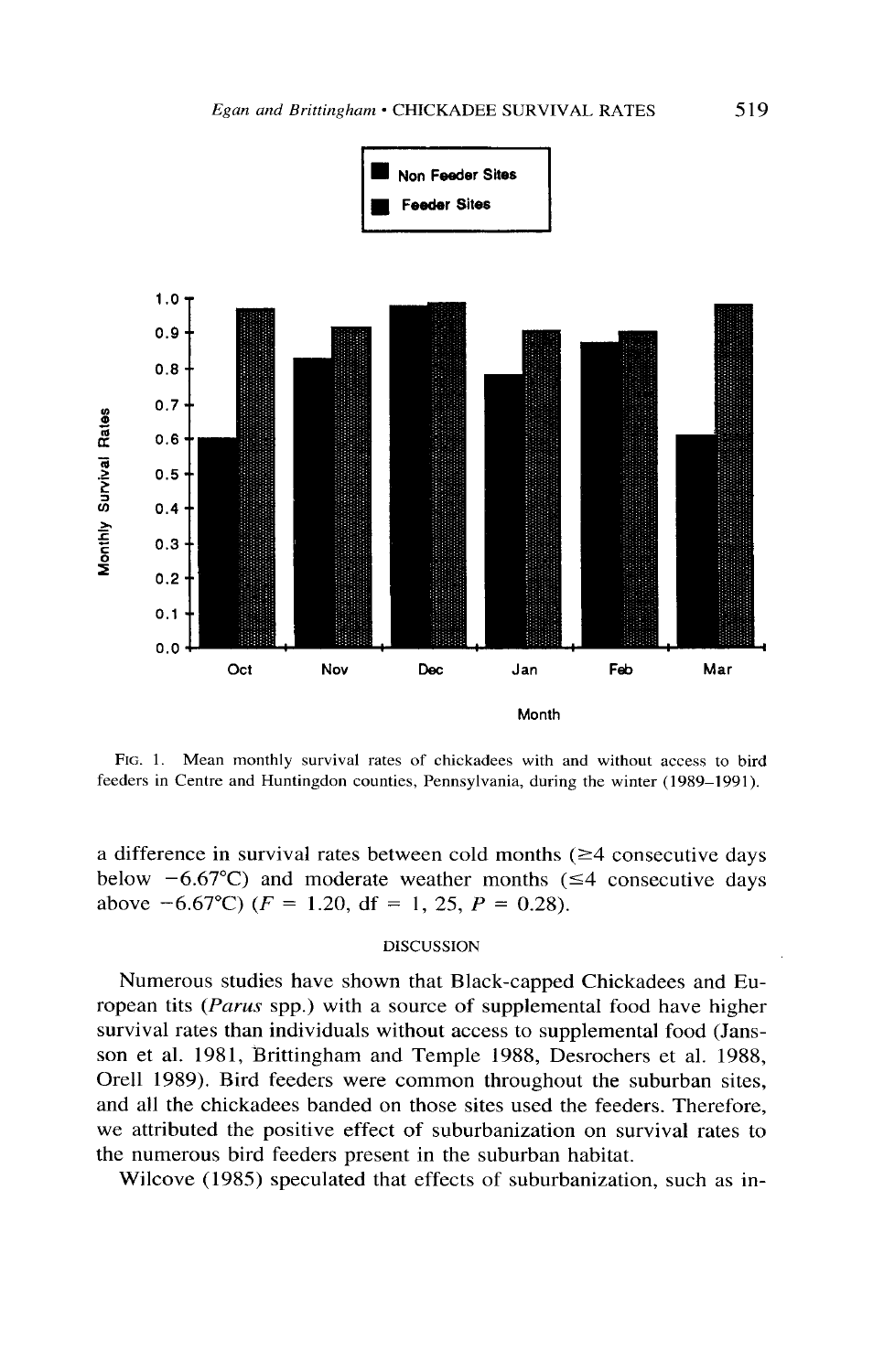**creased abundance of domestic predators and higher disturbance levels, may negatively affect survival rates, but we did not detect any differences in the survival rates of chickadees in the suburban habitat and the forest habitat with supplemental food. Perhaps an increase in numbers of domestic predators in suburban areas was offset by a decrease in native predators. On the other hand, chickadees with access to feeders may not have to expend as much time searching for food, thus, decreasing their time exposed to predators (Powell 1974, Jansson et al. 1981), or they may be less vulnerable to domestic predators than other bird species.** 

**The survival rates we estimated for our chickadee populations describe continued presence on the study site. The complement of these rates include both mortality and emigration. We had no way of distinguishing between the two types of losses because birds were never found dead. However, the timing of disappearance and the environmental circumstances occurring at the time of disappearance provide evidence to separate the two types of losses.** 

**The greatest difference between survival rates of chickadees with and without supplemental food occurred in October and March. Concentrated movements of chickadees occur in the fall and spring (Smith 1991). Chickadee movements in the fall (e.g., juvenile dispersal) have usually stabilized by late October (Weise and Meyer 1979, Desrochers and Hannon 1989). In the spring, chickadee movements may begin as early as mid-March when individuals of low dominance status begin to wander (Smith 1991). The timing of loss in our study suggests that individuals which disappeared may have emigrated instead of died. The environmental conditions in October and March support this hypothesis. October is generally a mild month and natural food supplies are still abundant. March can be a time of food shortage, but at least during this study, March temperatures were above or near normal. Consequently, we suspect supplemental feeding in Pennsylvania had an effect on movement instead of on actual survival. Supplemental feeding may have caused chickadees to settle earlier in the fall and move out later in the spring.** 

**Our results differ from those reported in Wisconsin where survival rates of chickadees were affected by temperature and the benefits of feeders were most pronounced during extended periods of cold temperatures (Brittingham and Temple 1988). In addition, the authors provided strong evidence that bird feeders influenced actual survival rates instead of movement (Brittingham and Temple 1988). We did not find any relationship between cold temperatures and winter survival rates of Black-capped Chickadees in Pennsylvania. The two winters during this study were normal winters for central Pennsylvania, thus the chickadees may have had sufficient reserves for those temperatures. During an unusually cold win-**